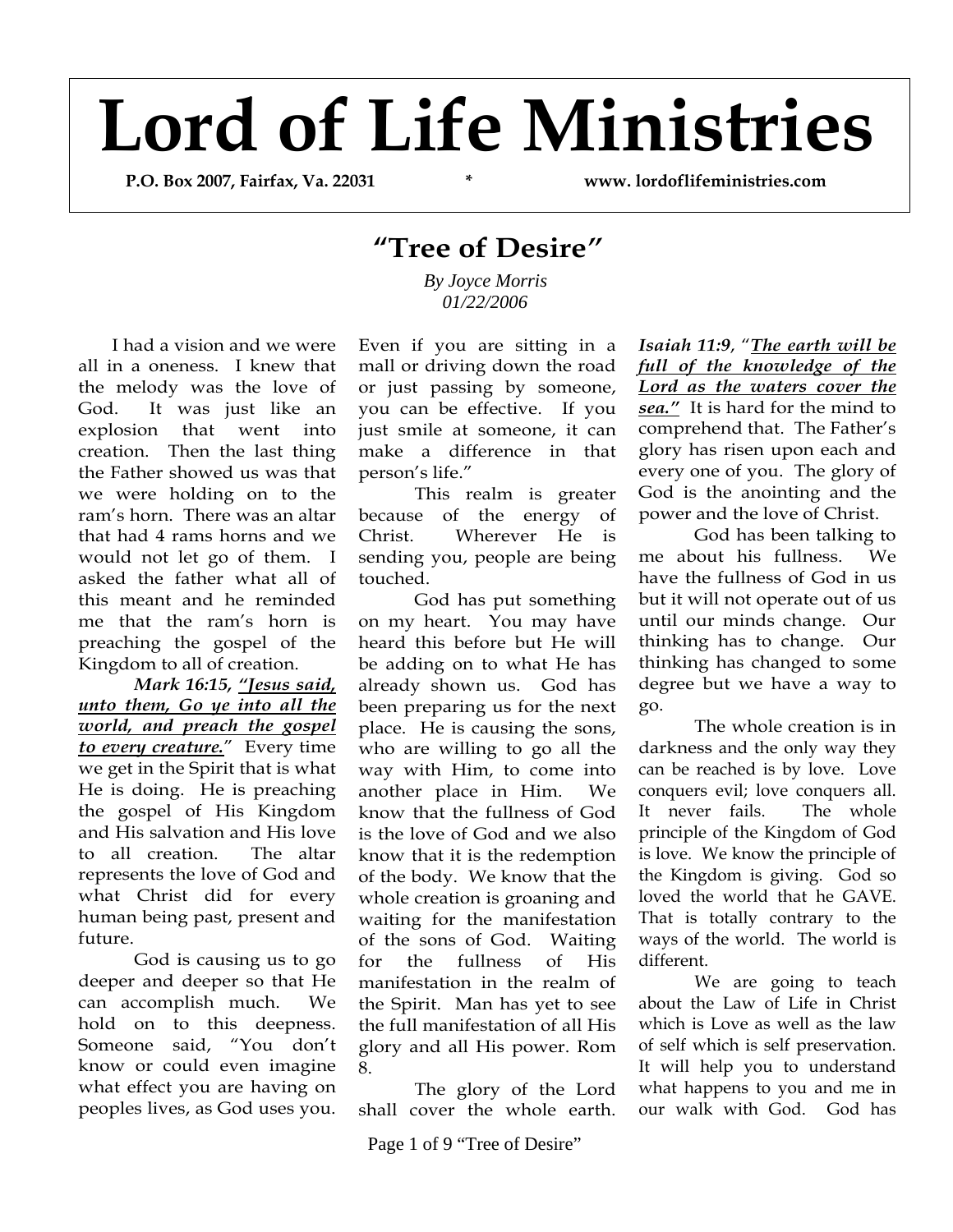called us to allow Him to love His creation through us. The whole purpose for our existence is for Him to be seen, not you. This is the reason you are here. God wants to express all that He is to mankind. We know that the Lord has expressed Himself in degrees by His anointing and power. There have been many healing ministries that have come and gone but we know that there is something on the horizon that is happening. Something that man has never seen. If you look at the scriptures you see that Jesus healed everyone that He came across. When the glory of the Lord and the fullness of God began to explode in the full manifestation of all that He is, we will see that happen again. You will see it take place just as it did when Jesus walked the earth. It will be in a many membered body; a corporate body. It will be a people who are willing to be what God wants them to be. Yes we are saviors and deliverers on Mt. Zion. *Obadiah 1:21,* "And saviours shall come up on Mount Zion to judge the Mount of Esau; and the Kingdom shall be the LORD'S." Yes we are on Mt. Zion which is the mind of Christ and are bringing salvation and deliverance and healing to mankind NOW. It is not something in the future. The good news is it will be whoever the Father wants to heal. Some people are going through trials because they need to be humbled in order to bring them to a place where they actually want to change; truly desire to change. Every individual will eventually have to change because God is going to make everything

beautiful. In order for anything to be beautiful it has to be like Him. If it is not like Him it is not beautiful. *Ecc 3:11, "He hath made every thing beautiful in his time: also he hath set the world in their heart, so that no man can find out the work that God maketh from the beginning to the end."*

We need to understand that you have the love in you but it is not always flowing out of you. I will show you when it isn't. When it is flowing you are not centered on self. I have to go back to the beginning to explain what I am saying here. The whole trick of the serpent is to get you to focus on you. If he can get you to focus on you, then you will lose sight of God's Word and God's purpose. So again the Law of Self is self preservation.

Here is Adam, he is Spirit and God called him they. They were one with the Father. God had created them and said – let us make man in our image. God had created them in His image and they were in the love of God in the Kingdom of God; walking in the cool of the garden day by day. They were walking in the presence of God, having the mind of Christ, and the word of God was overshadowing their minds and they were partaking of the Tree of Life.

God gave them one commandment. He didn't give them anything else but that commandment because it was the plan of God. It was in the plan of God for Adam to fall. Without the fall you and I would never have needed deliverance. We would never have learned anything about the nature and all

that He is. We would never have learned that He is a healer and a deliverer and all there is to know about Him. *Rom 8:20, "For the creature was made subject to vanity, not willingly, but by reason of him who hath subjected the same in hope."* 

Referring back to the fall. Whatever you focus on becomes your state of being. You need to write that down. So if your desires do not line up with God's Word, you will begin to pull away from the Word and that desire will feed the soul which is the flesh. The flesh cannot produce any life. I am going to compare Jesus, Adam and Eve. God gave them one commandment. He Said, "Feed on the tree of life," which is the Word and the Spirit. He said, "If you feed off of the tree of the knowledge of good and evil you shall surely die." So we see that there are two mirrors there. It was okay for them to see the tree of knowledge of good and evil but they were not to eat off of it.

Your mind is being fed constantly. You are feeding it with all kinds of thoughts. The Father wanted the tree of life to overshadow their minds. He wanted the Word to overshadow their minds because that would bring them life. Life is love, peace and joy in the Holy Spirit. That is what the Kingdom of God is.

God desired to have a relationship with Adam and Eve. He wanted the relationship to continue and go deep where it would be a love affair. He just wanted them to obey Him. They did want to obey God but the enemy set out to change their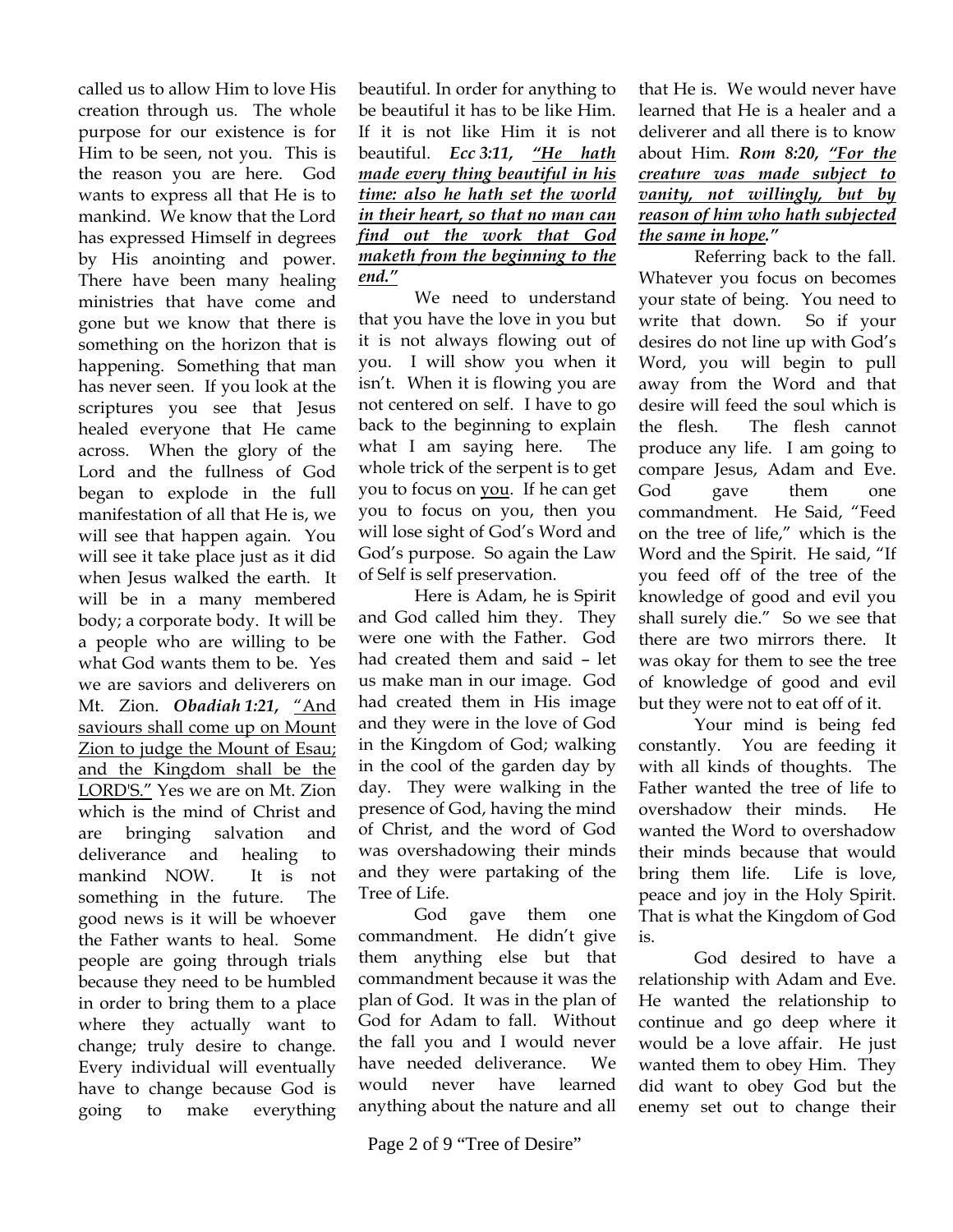focus. The enemy wanted to distract them and get them to eat off of the tree of knowledge of good and evil. He knew he had to get them to focus on self in order to get them to change their focus.

Drawing the attention to Eve. He asked a question. That is what happens in your mind; there will be a question in your mind. God will give you a promise and instructions. He will give you a Word and it will be a true Word but then there will be a certain circumstance of situation that will make you begin to doubt and you forget God's promise.

I remember when God told me that He was going to heal me of cancer. I knew it was true when He spoke it to me. But then the next day I got even sicker. Then I started having the thought that I was getting worse. I said, "God what is going on?" He answered and said, "You have got to keep your mind on the Word that I have given you and believe it. Trust me to bring it to pass. You can not go by your five senses. That is what the serpent was doing to Eve. He was getting her into her five senses, and as he did, that desire changed. She began to desire the tree of knowledge of good and evil. She had no knowledge of good and evil before. Adam and Eve had been covered with the Glory of God. They were covered with the mind of Christ. The Word of God covered their minds before the fall.

The enemy is a thief and a liar. The trick of the enemy is to steal and he can do that by getting you to focus on self. Then

you get out of the realm of love. Adam and Eve were in the realm of love and of oneness with the Father. There was harmony between the two of them. Nothing was separating them. There was no death in that realm. None whatsoever. There was nothing but life and love and they were walking in that love, and life in God.

The serpent wanted to change their minds because he knew if they were to stay in this love, this great authority and anointing, they would rule the world with this love. Do you understand what I am saying? This is the love that God is bringing us into once again. Lord have Mercy!! It is the love of God that will rule the world. The opposite of the love of God is self. The only way that the serpent could get them to be distracted from the goal was to get them to focus on self. God told them to multiply and replenish the earth. They got off of that goal and focused on themselves.

Every time you are distracted and lose sight of the goal you lose sight of God's purpose for you. You lose sight of the purpose for which He called you. The serpent will try any distraction he can bring about, and whatever question that he can put in your mind to bring about doubt and unbelief.

What happened when Adam and Eve fell. Selfishness entered in the world. Do you not see that today? Everybody is about themselves. Everybody is trying to preserve self. In the fall they hid from God. They hid from His presence. The first thing they knew was that they

Page 3 of 9 "Tree of Desire"

had to cover themselves up. When people disobey God and disobey the Word of the Lord and they don't have a close relationship with the Father, they have got to cover themselves up. They hide behind a mask. They are secretive about things that they are doing on the side. An individual who loves the Lord has nothing to hide. They are like an open book that the world can see. They are who they are. On the other hand there are those who are very secretive. They are covering themselves up and hiding themselves. Why? Because they came under law. They came out of the love of God and into the law of self. Down through time self has always tried to save itself. That is what holds back a lot of people from going deeper in God. They know that if they go deeper they have to lose self. Lord Have Mercy!!

The deeper you go the more you will lose your soul. But if you lose your soul you will gain. How many times do we worry and fret over various situations. If the enemy can get you to focus on your problem; you begin losing sight of God's purpose in your life. Many people think they can live in the Kingdom of God and still do whatever they please. God will let you get away with that for a while. Think about Samson. His soul pressed on him daily. The woman, Delilah pressed on him daily. God knew Samson's weakness. The woman vexed his soul even to death. Many times your soul has talked to you and has caused you to descend out of the Spirit and lose your peace and joy in Christ. It brings about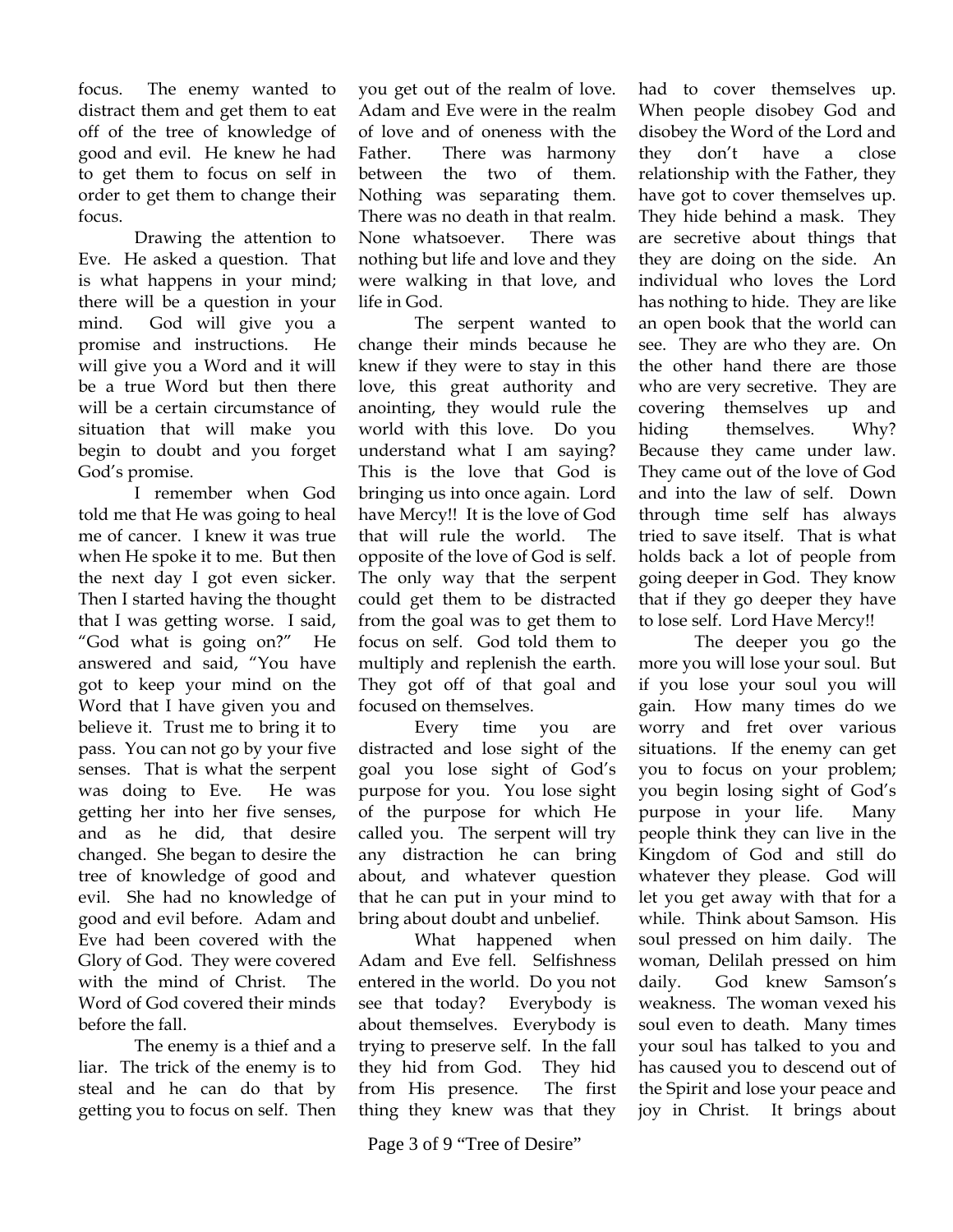doubt and unbelief.

I meet so many Christians who say they are mad at God. They are angry with God because they need someone to blame. The blame actually started in the Garden of Eden. Blaming is still going on today. You may blame an individual who caused you to do something bad or negative but actually you had a choice. God gave us all a will and we make choices moment by moment and day by day.

Eve saw; she ate and he ate and they both came down into another realm. They had not been conscious of their nakedness. They were not focusing on that at all because they were living in the pureness of God and the love of God. All they could see was good. When they descended into a lower realm it was because they were eating and feeding off of the thoughts in their mind. They hid from God. God started talking to them again and He asked them a question. Who told you, you were naked? In other words, who have you been talking to? Who have you been listening to? Are we listening to what other people are saying? Are we really listening to what God is saying?

When the soul separates itself from the Word, that is when trouble sets in. This is when doubt and unbelief enter in. Notice you didn't see fear. You didn't see the word "I", and it is because self didn't exist. Self was swallowed up in the love of God. So when you walk one with God your will is swallowed up because there is only one will operating and that is the will of God. When you are one with

God and you walk in oneness with Him; it is not you and Him or me and God. It is just one will because of the oneness. You don't get there all at once. God has to put you through a process in a particular area in your soul to bring it into submission. The soul has to get to the point where it starts laying down with the Word and the Christ, because the soul separated itself from the Word that was given and the soul left that Word and began to listen to the thoughts that were coming from the serpent. Do you understand what I am saying? They lost their focus. They were not focusing on the Word God gave them and they began to focus on self. How many times have you had problems and have spent a lot of time and energy thinking about yourself and the problem? What a lot of time we waste in doing that. Did it produce life? It couldn't. All it produced was fear, unbelief and doubt. That happens when you really don't believe the Father. You lost sight of the Word.

Two things stand out to me. Who have you been listening to lately? Who has been talking to you? Who has been telling you not to come to these meetings? This fellowship does not have a choir. We don't have entertainment. Jesus and the disciples didn't have choirs. They were busy about the Father's business. That is what this ministry is about. It is about you losing sight of yourself. When you begin to be delivered you move on to getting quiet so God can use you. He has created you to make you fishers of men.

That is why we hold onto

the horns of the alter. You are preaching the salvation of Christ to mankind. God has many ways to reach people. If God wants to reach someone in an eating place or at the Mall, or if he wants me to knock on doors, I will do it. It is essential that we come to these meetings and lose sight of self. The more you forget about yourself and your problems as you set there and start worshipping Him; the deeper He will take you in the Spirit. You notice the power. Why? Because a love affair is going on. It works just like a generator. It generates energy, as the Word and the Spirit goes out to mankind.

There was a difference in the testing of Jesus and the testing of Adam and Eve. The serpent tried very hard to get Jesus to focus on Himself. The serpent said, "If thou be the son of God." A question given in order to cast doubt. Always a question. Why? He tries to change the focus. This is all about God's love. The gifts are great and I thank God for them. Even Paul said, *"There is something greater than the gifts and that is love." I Cor. 13*:*13*  That is what I want you to covet. That is what I want you to pursue. It is greater than the gifts. Prophecy will be done away with but the greatest gift is the love of God. God will bring his sons into this. You already have God's love in you; it is shed abroad in your heart. God is trying to get you to the place where you will walk in the realm of the Spirit and have a love affair with Him all the time. You are to be an example for men to follow. As you walk in His love, you will understand when people misuse you or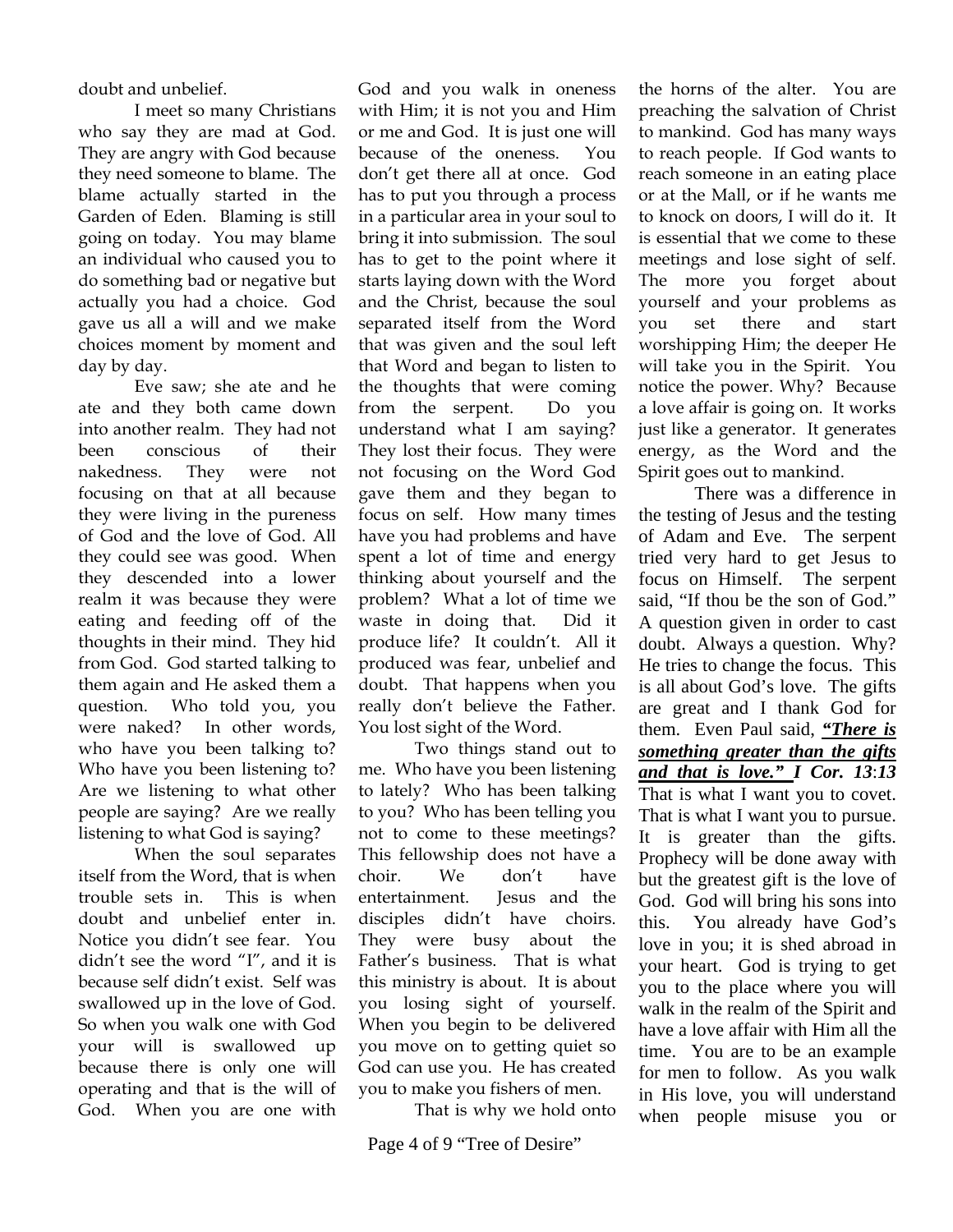persecute and reject you. You will understand when people hate you, and they will. When that happens what are you supposed to do? The Word says, love your enemies. Pray for your enemies; pray for those who misuse you. You do this because this is the realm of love and in that realm you cannot have anything against anyone. Mat 5:44 *But I say unto you, Love your enemies, bless them that curse you, do good to them that hate you, and pray for them which despitefully use you, and persecute you.*

The enemy wants you to focus on you and have a self-pity party and say look what they did to me. If you harbor hurts and resentment the situation gets worse and worse. Then the love of God can not flow out of you. I have watched over the years in the ministry that when God starts delivering people and He is bringing them more into the nature of God they always have thoughts that try to get them out of the flow. They get thoughts that try to get their mind off of what God is trying to do in their life. It can happen in a job or in the home or anywhere. An attempt is made to get their attention away from God's purpose and what they have been called to. When this happens it takes much longer to get where God wants them and it slows down the process. Lord have Mercy!! People have so much insecurity and so many fears and they try to work it out themselves without the leading of the Lord.

So, as we said, you cannot have anything against anyone. The Bible says that love pays no attention to wrong doing. THAT

IS A BIGGIE!! If you pay attention to wrong done to you the enemy has got you and you are focusing on you. Do you see that? Are you starting to catch on? God wants this river of life to flow out of you constantly. You will have people that will do all sorts of things to you. Sometimes you do have to speak up and tell them in a loving way. But you can not let your hurt feelings stay in your spirit. You have got to let it go and release that person and forgive them and move on. If they don't get it, that is not your problem.

Love endures, love bares all, love is long suffering; love is not quitting and giving up. That is what we are called to saints. That is where it is at. It is what the world is waiting to see. That is the manifestation that the world is waiting for and groaning for. Cor 13:

Jesus quoted scripture. He said, *"It is written."* He wouldn't allow His mind to be separated from the Word. He said, "There was only one way to worship and that is to worship the Lord thy God only." He understood that if His mind was removed from the Word than those thoughts would come into His mind and He would start worshipping those thoughts. God has given you the power and authority to bring every thought into captivity that is against the Christ. Let us get down to the nitty gritty here. Let's go back to Samson.

God had dealt with the same area in Samson before. The scriptures say, Jdg 16:16 *And it came to pass, when she pressed him daily with her words, and urged him, so that his soul was* 

Page 5 of 9 "Tree of Desire"

## *vexed unto death;*

The woman caused him to focus on himself and his desires. He then yielded to the woman. Immediately the Philistines took over. He said to himself *"I will just shake myself off just like I have in the past."* He had made mistakes before and he knew if he asked God to forgive him, God would forgive him and the anointing he had would just go on flowing. *Judges 16:20, "And she said, The Philistines be upon thee, Samson. And he awoke out of his sleep, and said, I will go out as at other times before, and shake myself. And he wist not that the LORD was departed from him."*

That can happen for a season but there came a time when God, in a moment, turned him over to what he wanted. When he began to pursue God guess what happened? God left him. He knew that if Sampson had to go it alone long enough and not hear the voice of God Sampson would be ready to let God deal with him. There was nothing flowing and no anointing and none of the love of God to deliver Israel from the Philistines (the Philistines are thoughts). He knew that the only way that he could get delivered this time was for him to be willing to deal with the source. I am ready to change. I don't want that in my life. I don't want that weak area anymore.

God lets you have those things in your life and he forgives over and over again but then He says, *"My mercy has been there long enough."* He says, *"If you don't want to change I will let you have what you are holding*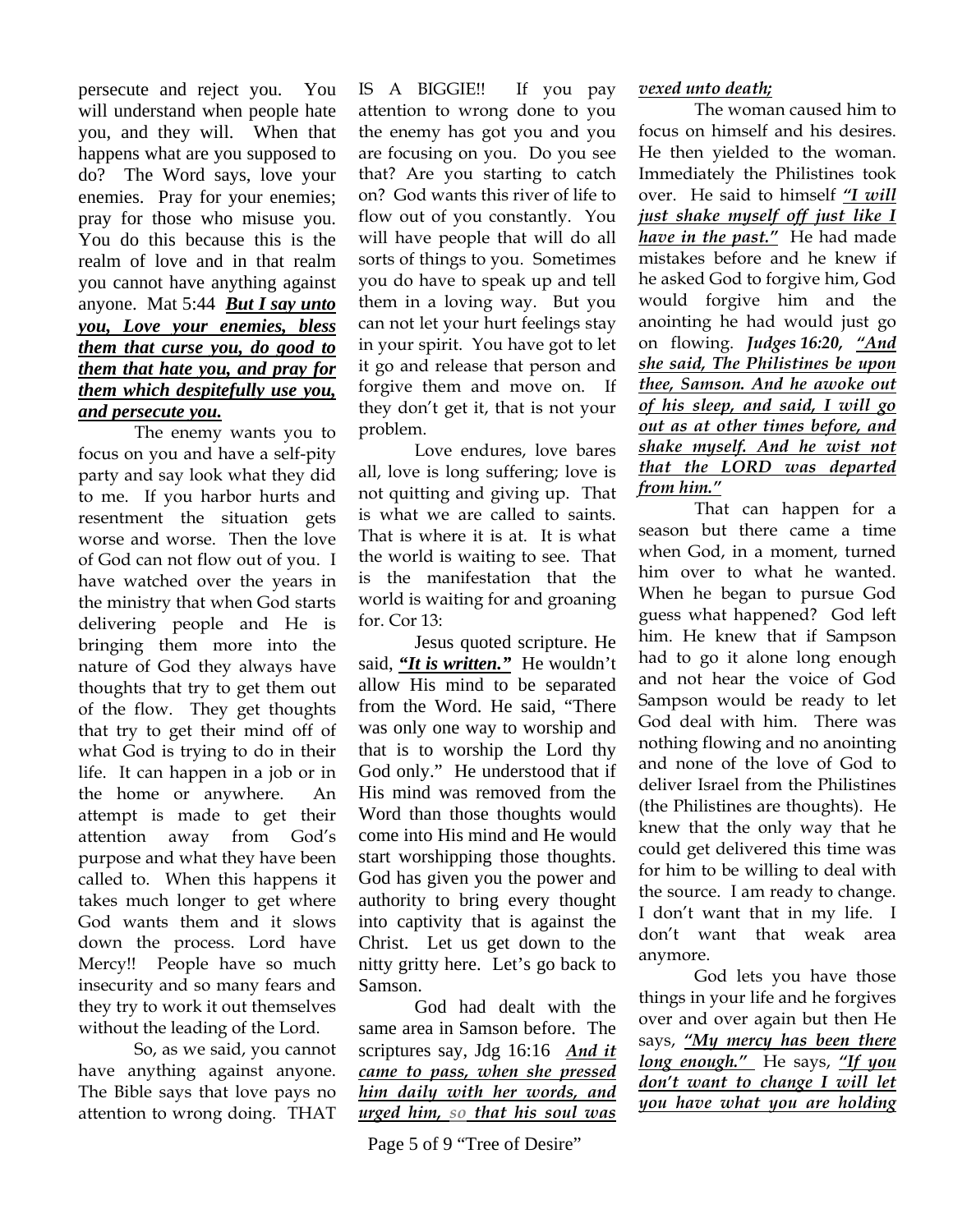*onto. I will step back and wait patiently until you are tired of the hell and torment."* You can not seem to get to sleep because of all those thoughts are going through your head. It is happening because that desire is so strong.

Now the Philistines are on your roof top. The Philistines are all those thoughts that are flooding your mind. It wasn't until Sampson sought the little young man and said, "Show me where the pillars are." Show me the strongholds that are in my soul. That stronghold that keeps creating thoughts in the mind and that keep causing me to disobey the Lord to where I keep going back to the imaginations and illusions that cause me to focus on myself. The serpent tried really hard to get Jesus to focus on Himself but Jesus would not do it. He did not give in because He knew who He was. **You have got to get a hold of who you are.**

Samson killed more Philistines in his death than he did when he was alive. He died completely to self. He died totally to self and went into another realm. He got to the root of it; he got to the source. He got to the stronghold that kept creating those thoughts in his mind. The serpent tried to reach Jesus in the area of pride. He tried to reach him through the things of the world by offering to give him everything of the world. Everything, the pride of life. *Matthew 4:4,* Jesus always answered, "*IT IS WRITTEN, IT IS WRITTEN. Man shall not live by bread alone but by every Word that proceeds out of the mouth of* 

*God."* You can't live by King James alone. You have to live by every Word that comes out of the Spirit, out of the mouth of God. The scripture goes on, *Matt 4:5*, *"Then the devil taketh Him up to the Holy City and setteth Him on a pinnacle of the temple,"* Some people use the gifts of God for money, for attention, for recognition or reputation. Some claim to be ministers even though God did not anoint them. There are ministers elected by people and not by God.

We wonder why we keep on reproducing Adam rather than what is coming out of the Spirit of God. "*and setteth him on a pinnacle of the temple,"* and "He said, if thou be the son of God cast thyself down….." That kind of question is always there because he wants you to doubt that you are a son.

The serpent says, remember all the promises God has made to you and they haven't happened yet? That is a lie. So who are you listening to? We have got to listen to the Word and to the Spirit of God.

Back to *Matt. 4:7*, Jesus was kept from temptation by the Word. It goes on down to say, Jesus answered him, *4:7, "Jesus said unto him, It is written again, Thou shalt not tempt the Lord thy God*." That really jumped out at me. Jesus was one with God and He was saying "You are testing God" He knew who He was. Emanuel in the flesh. He knew He was God in the flesh. (*"Thou shalt not tempt the Lord thy God.")*

The whole purpose was to get Jesus to focus on Himself, to separate Himself from the Father,

to see Himself separate from God. The purpose the enemy has for us is for you to see yourself separate from God. Fear causes you to feel that you are separate from God. Also unbelief causes you to distrust God. The serpent wants you to get your focus and desire to change. That is the world's strategy.

God's purpose for us is that His love will be manifested. That is what the New Testament is all about, the love of God. The scripture goes on to say, *10, "Then saith Jesus unto him, get thee hence, Satan: for it is written, Thou shalt worship the Lord thy God, and Him only shalt thou serve."*

We are not here to worship self. If you focus on self, guess who you are giving attention to. Of course, we need a balance. You focus on self in some ways like eating properly and striving to be healthy because this is the temple of God. He doesn't make you quit eating French fries or McDonald's hamburgers and all the sweets. You might get your body in such a condition that you will have to pay attention and quit those things. You are what you eat. Our eating habits effect the body. The toxins, preservatives and processed foods can all hurt the body. People can not understand why Americans are sick more often than those in other countries. Our fast foods have not helped us. You have to hear from the Lord yourself.

I want to bring your attention to Peter. Jesus is telling His disciples that He is going to the cross and that the priests and the people are going to persecute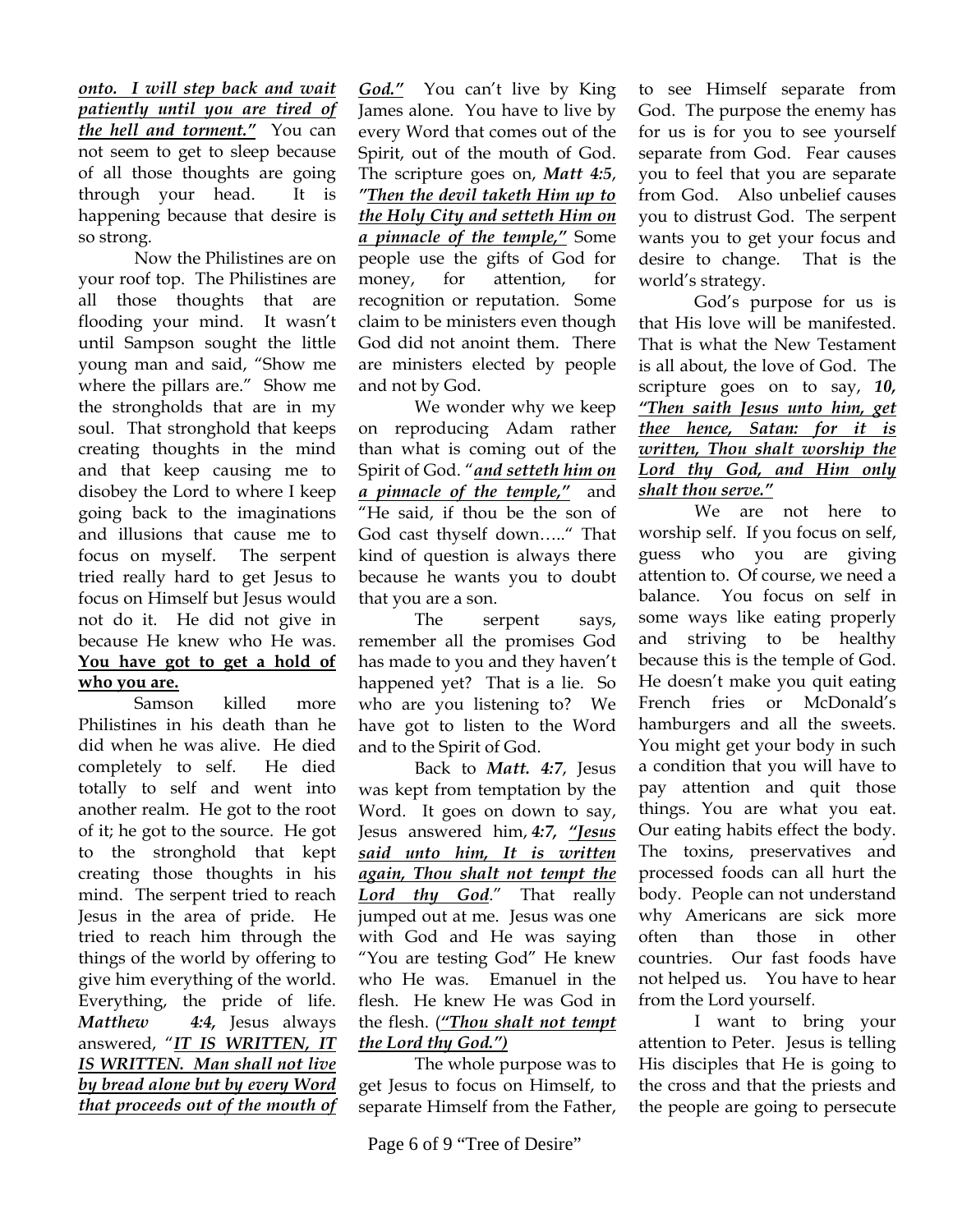and crucify Him. All of you are familiar with this scripture, *Matt. 16:21*. What really jumped out at me is what Jesus called Peter. From that time forth Jesus began to show His disciples that He must go to Jerusalem and suffer many things at the hands of the elders and the high priests and scribes and be killed and on the third day - I am going to stop right there. Jesus knew what he was going to go through. He had already been to the Garden of Gethsemane. He knew what He was getting ready to go through. He was telling the disciples what he was going to have to suffer. The life of Joseph is very similar to Jesus' life. Joseph said, "Put my cup, the silver cup, in the bag for the youngest one." Out of all the brothers of Israel only one could get that cup.

A true son will be willing to partake of that cup. The only way God's love can come out of you is through pressure. I know you don't want to hear that. We know that if you want wine, the new wine from grapes; the grapes have to be pressed. If you want to get all of the flaws out of a diamond, it has to withstand pressure. Then the diamond is pure, clear and radiant. Then the diamond can shine. The only way you can come into this more beautiful and greater love, than you are manifesting now, is from pressure. You have to withstand pressure.

Everyone's pressure is different. There is only one cup and Joseph handed it to Benjamin. There is a first fruit company that is willing to go through pressure first; before the rest of creation. Lord, have

mercy! They are willing to go through the tribulation before the rest of creation. The word says, *"If you suffer with me you will reign with me."* Out of that suffering you are brought to a place where you will surely reign with Him. That reigning with Him is through all the millenniums and ages and beyond time; through eternity, forever. That position which the Father has given you, to reign with Him, is not temporary.

Out of all your brothers and sisters or any other family member God chose YOU. He chose you to be a son, to become kings and priests and rule and reign in the Kingdom of God forever. But He did say the only way you can reign with me is by suffering with me.

Joseph only gave the cup to Benjamin. It did not go to anyone else. As you are willing to take the cup of suffering you begin to turn away from focusing on self and away from self preservation. You begin to walk in a love affair with Him. If you walk in obedience to Him you will suffer with Him. Jesus went to the cross and suffered on the cross for every human being and paid the debt for every human being. It was for every individual that ever existed, past, present and future. The suffering you experience is because you are different. You are not of the systems of this world. You are not of the traditions and doctrines of man. You are not into those beliefs.

Every suffering that God puts you through is for creation. It is for the ministry of Christ; for those He wants to reach. You

Page 7 of 9 "Tree of Desire"

had to walk through it. You had to experience it. You had to identify with it. You could identify with all those that God sent your way. When He brought you out of it; you had hope. You could stand in the gap and have hope for them if they couldn't believe for themselves. You have the faith because of all that you walked out in Christ. He helped you through it and He sustained you. You were not sustained by your own strength. You were sustained by the Christ that is in you. You were sustained by mercy and grace and the love affair that you have with Him. Even though you did not understand why you were going through these things. All along he loved you and you know that only good could come of it. You knew there was a course that you had to walk

When Jesus hung on the cross He said, *"Father not My will but THY will be done."* He said He was willing to die because he had the understanding that it would multiply from generation to generation. Basically He saw himself not in one body but in many bodies all over the world. He saw Himself as a postman or a doctor or a nurse etc. He saw Himself, but knew it wasn't just Himself. He saw God with whom He is in oneness. Why should I save self?

*Matt. 16:22*, "*Then Peter took Him, and began to rebuke Him, saying, Be it far from thee, Lord: this shall not be unto Thee." 23, "But He turned, and said unto Peter, Get thee behind Me, Satan: thou art an offence unto Me: for thou savourest not*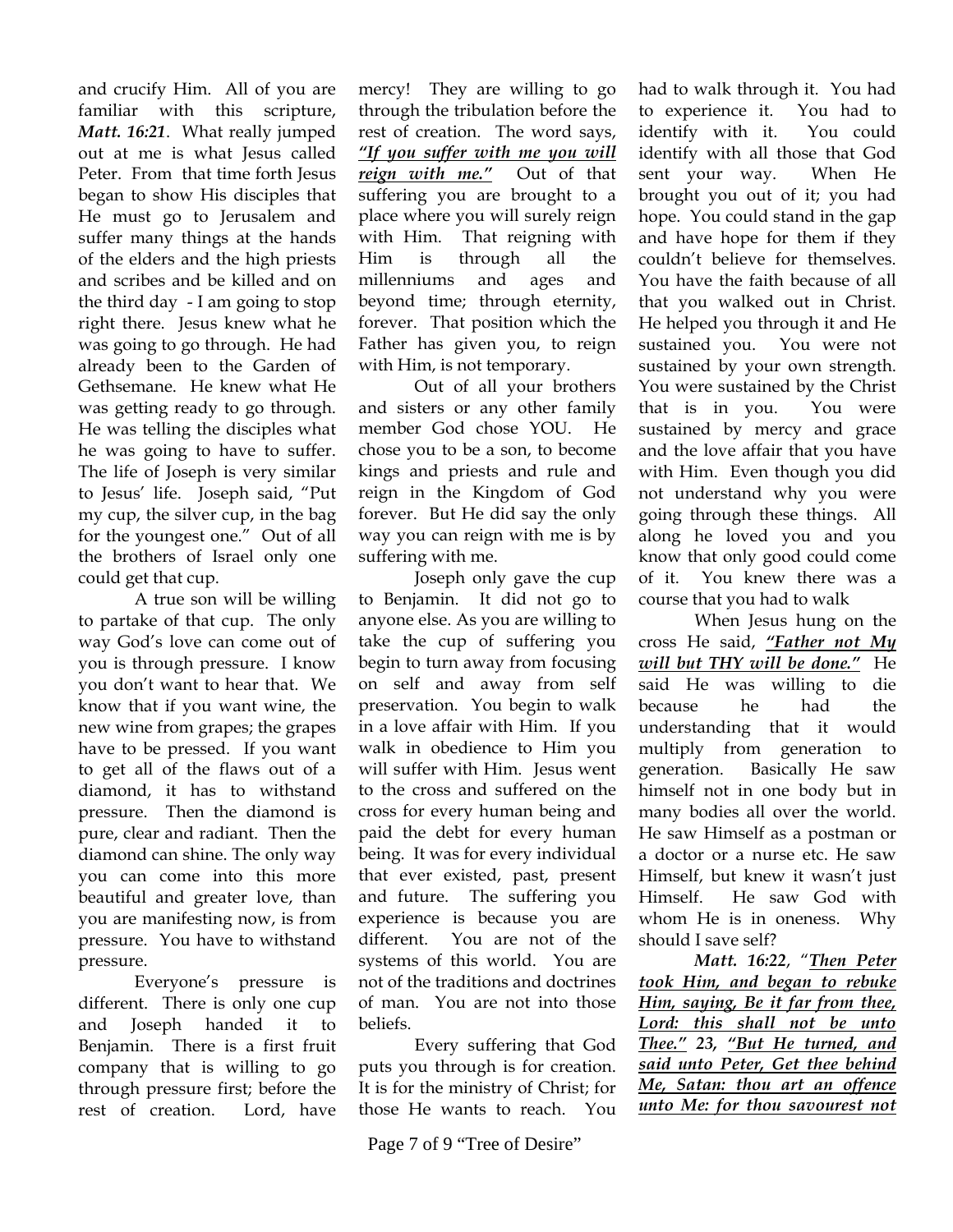*the things that be of God, but those that be of men."* You are minding what partakes, not of the nature and quality of God, but of men. The law of self is to save self. So many people, whom God wants to use, will run from their situations and tribulation and they never come forth in what God has planned in their lives. They want it the easy way. They want to stay in the comfort zone. They want to be comfortable and they want to play. They let the soul entertain them. It is all about saving self. People will not speak the truth because they want to serve self. They do not want to be hurt or rejected because of speaking the truth in love. They just don't say anything. I believe I mentioned this before. Someone mentioned the following to me and I know it to be true. "Through the suffering that He experienced on the cross, every drop of blood that spilled out of His veins was the blood of God covering the whole earth." Every man will eventually be covered and they already are covered in God's mind. That is why He said, *"It is finished!"* They are already covered with the blood because of what He did on the cross. Every bit of suffering that you go through is a deposit of your blood. Do you understand what I am saying? It is your blood being deposited in mankind. Lord Have Mercy!!

Every persecution that you have overcome and have forgiven, you have deposited into the cup of suffering out to mankind and into the ministry that God is developing in you and me. Can you hear what I am saying? If we get this message

today we will be right where God wants us. He is giving us every little nugget that there is to get us into the next realm. I realize that He has a timing for everything but I think His timing is close.

I know for a fact that the darker the world gets the more power comes forth in God. The greater the need is; the greater the power. It is always that way. That is how God works. I want you to see what Jesus said to Peter. *Matt. 16-23*, He did not call him Peter because Jesus recognized the voice. The voice within the voice. He knew it was the serpent. He said, *"Get thee behind Me Satan."* Sometimes you need to tell your soul to shut up; get behind. I am not going to listen to you. Ask the Lord to cover your mind with His Word. It was the Word that sustained Jesus. The scripture says, *"Lean not to your own understanding."* Every time you do, then you lose your proper focus.

In the Amplified Bible. *Prove. 3:5, " Lean on, trust in and be confident in the Lord with all your heart and mind and do not rely on your own insight or understanding. 6, In all your ways acknowledge Him and He will direct and make straight and plain your path."* 

 Eve would never have fallen if she had acknowledged God and His Word. Look at what Jesus did. He acknowledged God and the Word. These two things kept Him from falling into temptation and failing the test. So any temptation that comes your way or any testing, to keep from falling just acknowledges God, and His Word. Stop and do not lose your focus. Say to yourself, "Wait a minute, how am I thinking here in this situation?" Lord cover my thoughts I am going to spend time with you because I want these thoughts to be brought into captivity. I am not going to think that way and I am not going to get into my emotions and feelings. If we do get in our feelings we will make mistakes.

One time I needed a car and God was sending me to all of these places. I found a blue convertible and I thought it was nice looking. I drove it and it just glided. I said, "Lord is this it, is it this one?" The Lord said, "You are listening to your soul; your five senses." I said, "Lord, I just looked at it, I haven't bought it. I am asking you if this is the one." He said, "NO, I want to be in everything that you do. I want to be in all the decisions that you make. When I am not in all the decisions that you make, you have just left me out. When you do not acknowledge Me you are acknowledging self. You lost your focus again when you didn't seek me and My direction." If you don't acknowledge Him you are leaving Him out. So how can He move on your behalf?

That is why in this oneness, you in Him and He in you, He is the one making the decisions through you. He puts His desires and thoughts in you. No wonder He said, He would give you the desires of your heart because the more you become one with Him it becomes HIS DESIRES.

Jesus said, *"Get thee behind Me Satan; Thou art an offense unto me."* So every time you try to preserve self and save